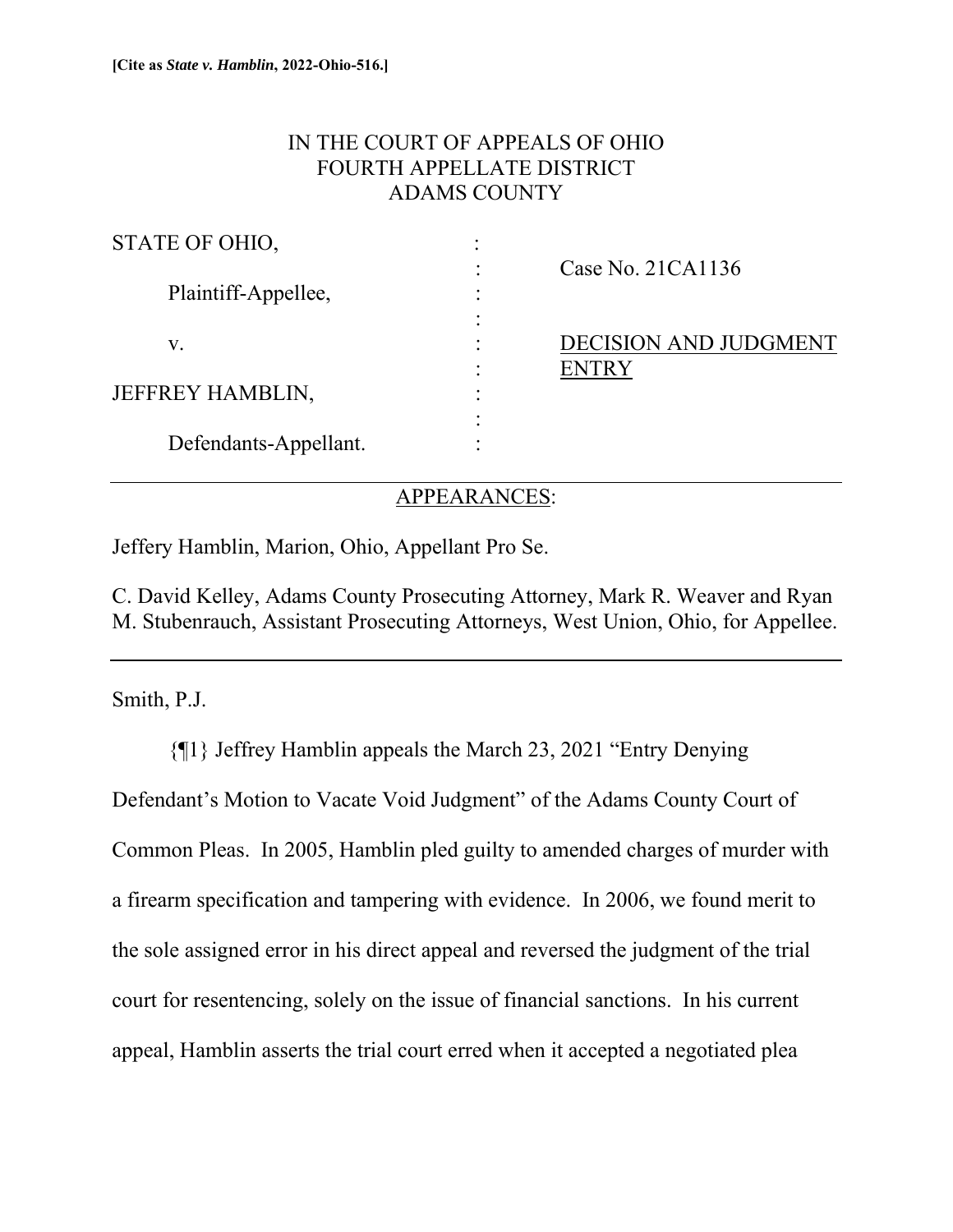agreement which did not comport with statute, and also erred when the court held a resentencing hearing in his absence.

 {¶2} Because we have characterized Hamblin's underlying motion as an untimely-filed petition for postconviction relief, we conclude the trial court lacked jurisdiction to entertain his constitutional claims raised in the petition and should not have addressed them on the merits. Thus, these claims should have been dismissed. Further, because the non-constitutional claims are barred by res judicata and were further waived by Hamblin's guilty pleas, we affirm the trial court's denial of these claims.

{¶3} Thus, the judgment of the trial court is affirmed as to the nonconstitutional claims; but the judgment is modified as to the constitutional claims in order to reflect that they should have been dismissed for lack of jurisdiction. *See State v. Bear,* 4th Dist. Gallia No. at fn1. Accordingly, the judgment of the trial court is affirmed as modified.

## FACTUAL AND PROCEDURAL BACKGROUND

 {¶4} The brief facts summarizing the underlying trial court case were previously set forth in *State v. Hamblin,* 4th Dist. Adams No. 05CA816, 2006- Ohio-3207, at paragraphs one and two. We utilize them here as well. Hamblin initially faced charges of aggravated murder with a firearm specification and tampering with evidence. He pled guilty to the amended charges of murder with a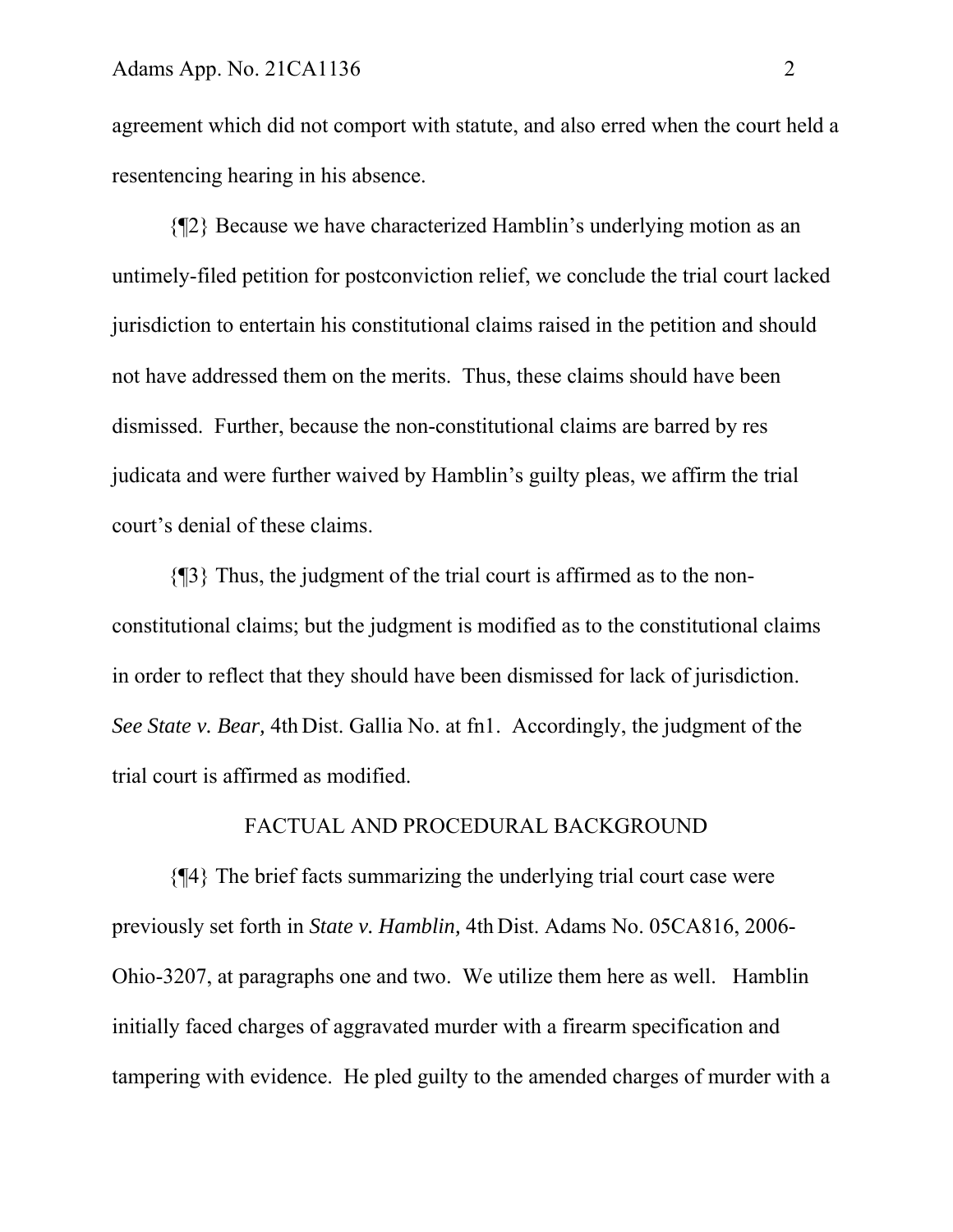firearm specification and tampering with evidence. The trial court sentenced Hamblin to 15 years to life for the murder, with three years for the firearm specification to be served consecutively, and five years for tampering with evidence to be served concurrently. As part of the sentence, the court also imposed financial sanctions on Hamblin for restitution, court costs, and fees under R.C. 2929.18(A)(4).

{¶5} Hamblin filed a direct appeal regarding the financial sanctions, arguing the trial court failed to first consider his present and future ability to pay prior to imposition of the sanctions. In our decision, we found error because the court failed to consider Hamblin's ability to pay financial sanctions as required under R.C. 2929.19(B)(6). Accordingly, we reversed the matter for resentencing solely on the issue of sanctions.

{¶6} On September 8, 2006, the trial court conducted a resentencing hearing on the matter. On October 18, 2006, the trial court filed a judgment entry on resentencing. The trial court found Hamblin did have the ability to pay the previously ordered restitution.

{¶7} On January 31, 2020, Hamblin filed a motion to vacate void judgment. Therein, Hamblin requested a resentencing hearing because the trial court failed to comply with statutory sentencing requirements, causing his sentence to be contrary to law. Hamblin pointed out that the trial court sentenced him to post-release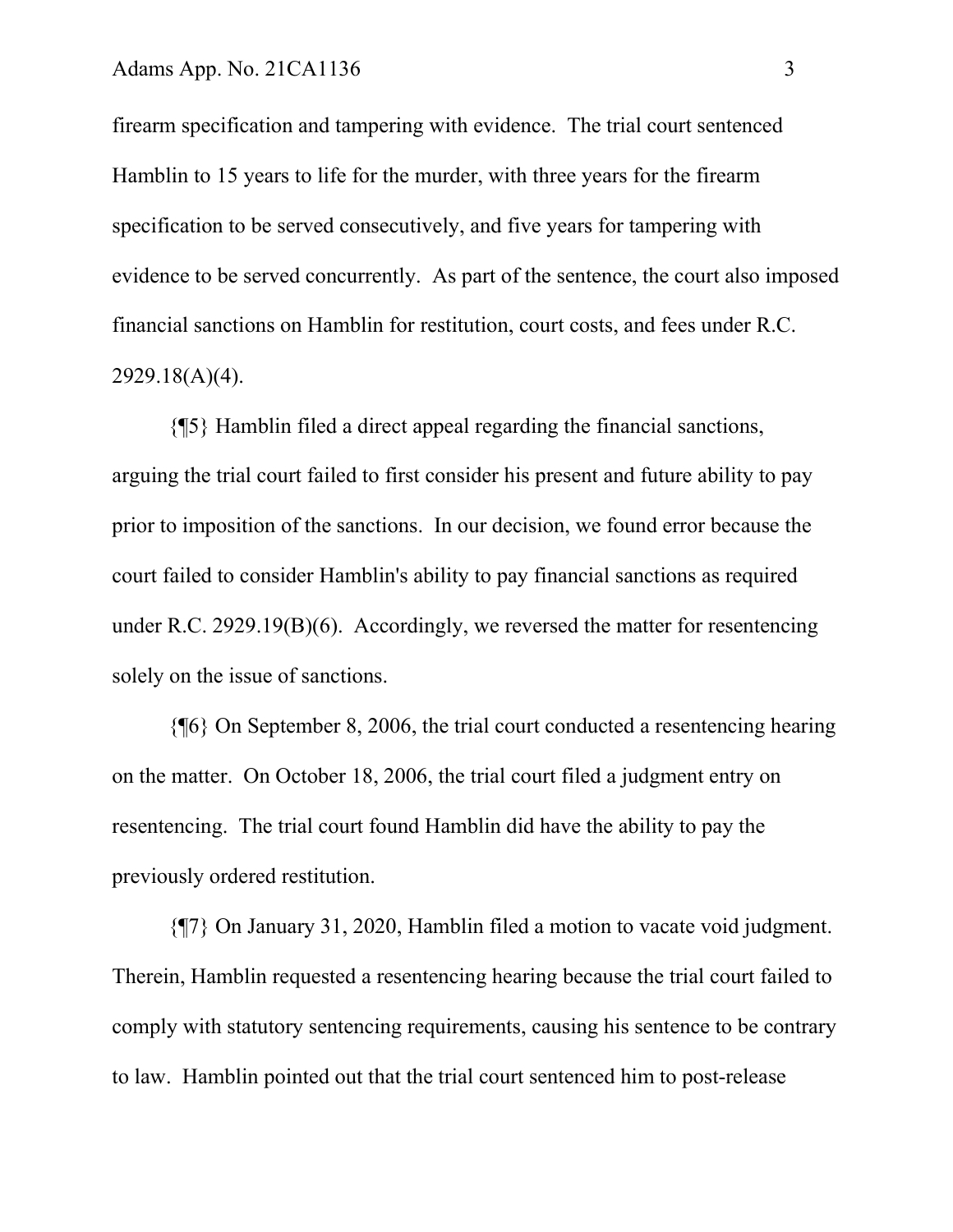control (PRC) when, as he stood convicted of unclassified felony murder, he was subject to parole under R.C. 2967.13. He also asserted that his trial counsel rendered ineffective assistance when counsel failed to object to the erroneous imposition of PRC. Consequently, he argued that his appellate counsel was ineffective for failing to raise the issue in Hamblin's direct appeal.

{¶8} On April 3, 2020, the State of Ohio filed its response. On May 18, 2020, Hamblin filed a reply to the State's response. On March 23, 2021, the trial court filed both a corrected judgment entry on sentencing and an entry denying defendant's motion to vacate void judgment. This appeal followed.

## ASSIGNMENTS OF ERROR<sup>1</sup>

- I. THE TRIAL COURT ABUSED ITS DISCRETION BECAUSE IT DID NOT HAVE AUTHORITY TO USE R.C. 2929.191 AND R.C. 2967.28 TO REMOVE A PRC SANCTION AND ISSUE A CORRECTED MOTION, THE TRIAL COURT STATED, IN PART, IN PARAGRAPH ONE, "PURSUANT TO THIS COURTS' AUTHORITY, R.C. 2929.191, AND R.C. 2967.28, THE COURT HAS ISSUED A CORRECTED JUDGMENT ENTRY ON SENTENCING…"
- II. THE TRIAL COURT ABUSED ITS DISCRETION WHEN, DURING THE ORIGINAL PLEA HEARING AND AGAIN DURING THE SENTENCING HEARING, THE TRIAL COURT ACCEPTED THE NEGOTIATED PLEA AGREEMENT THAT DID NOT COMPORT WITH STATUTE.

 $<sup>1</sup>$  The assignments of error are set forth exactly as they appeared in Appellant's brief.</sup>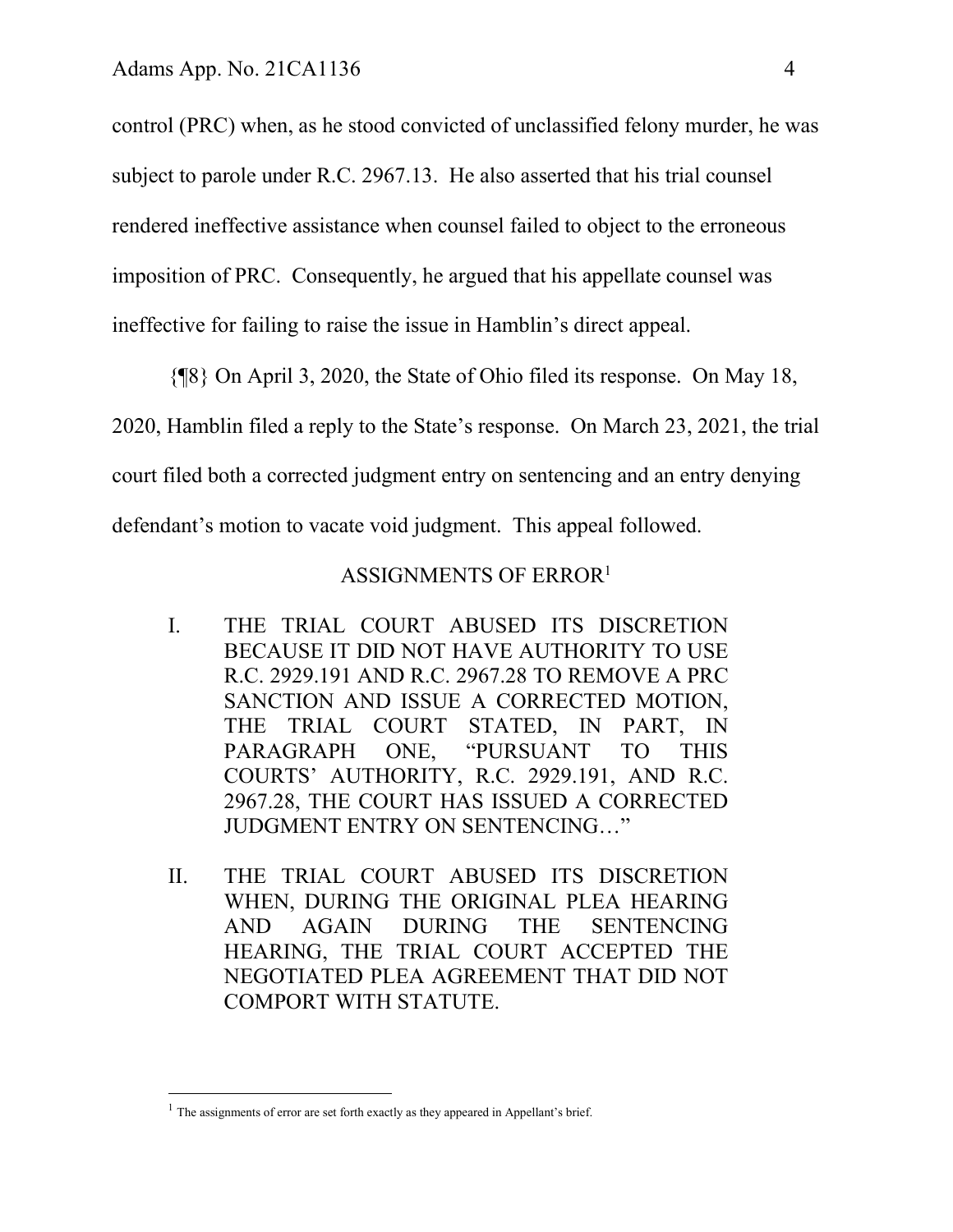- III. THE TRIAL COURT VIOLATED DEFENDANTS RIGHT TO DUE PROCESS BY AMENDING ORIGINAL SENTENCING ENTRY WITHOUT HOLDING RE-SENTENCING HEARING. R.C.2929.19 GIVES DEFENDANT THE RIGH TO PRESENT EVIDENCE IN MITIGATION PRIOR TO THE IMPOSITION OF SENTENCE.
- IV. APPELLATE COUNSEL WAS INEFFECTIVE IN FAILING TO TAKE ACCOUNT OF THE TRIAL COURTS ERROR IN ACCEPTING DEFENDANT'S GUILTY PLEA IN VIOLATION OF CRIM.R. 11 BECAUSE THE ERRONEOUSLY IMPOSED PRC FOR THE UNCLASSIFIED FELONY UNDERSTATED THE DEFENDANTS UNDERSTANDING OF THE MAXIMUM PENALTY HE FACE. AS WELL AS FAILING TO APPEAL THE TRIAL COURT'S IMPOSITION OF A "STATED PRISON TERM OF (15) YEARS TO LIFE" TO WHICH THE TRIAL COURT AGREED TO FROM THE WRITTEN PLEA WAIVER AND THEN SENTENCED THE DEFENDANT TO, MAKING THE PENALTY FOR THE UNCLASSIFIED FELONY FIT THE STATUTE. R.C. 2967.28.
- V. THE TRIAL COURT VIOLATED DEFENDANT'S RIGHT TO DUE PROCESS, UNDER THE FIFTH AND FOURTEENTH AMENDMENTS TO THE UNITED STATES CONSTITUTION AND OF THE CONSTITUTION OF THE STATE OF OHIO, WHEN R.C.2929.191 WAS USED TO REMOVE AN ERRONEOUS R.C. 2967.28 POST-RELEASE CONTROL SANCTION WHEN NO AUTHORITY EXISTS WITHIN THAT STATUTE FOR SUCH JUDICIAL ACTION. AS WELL AS THE VIOLATION OF CRIM.R. 11.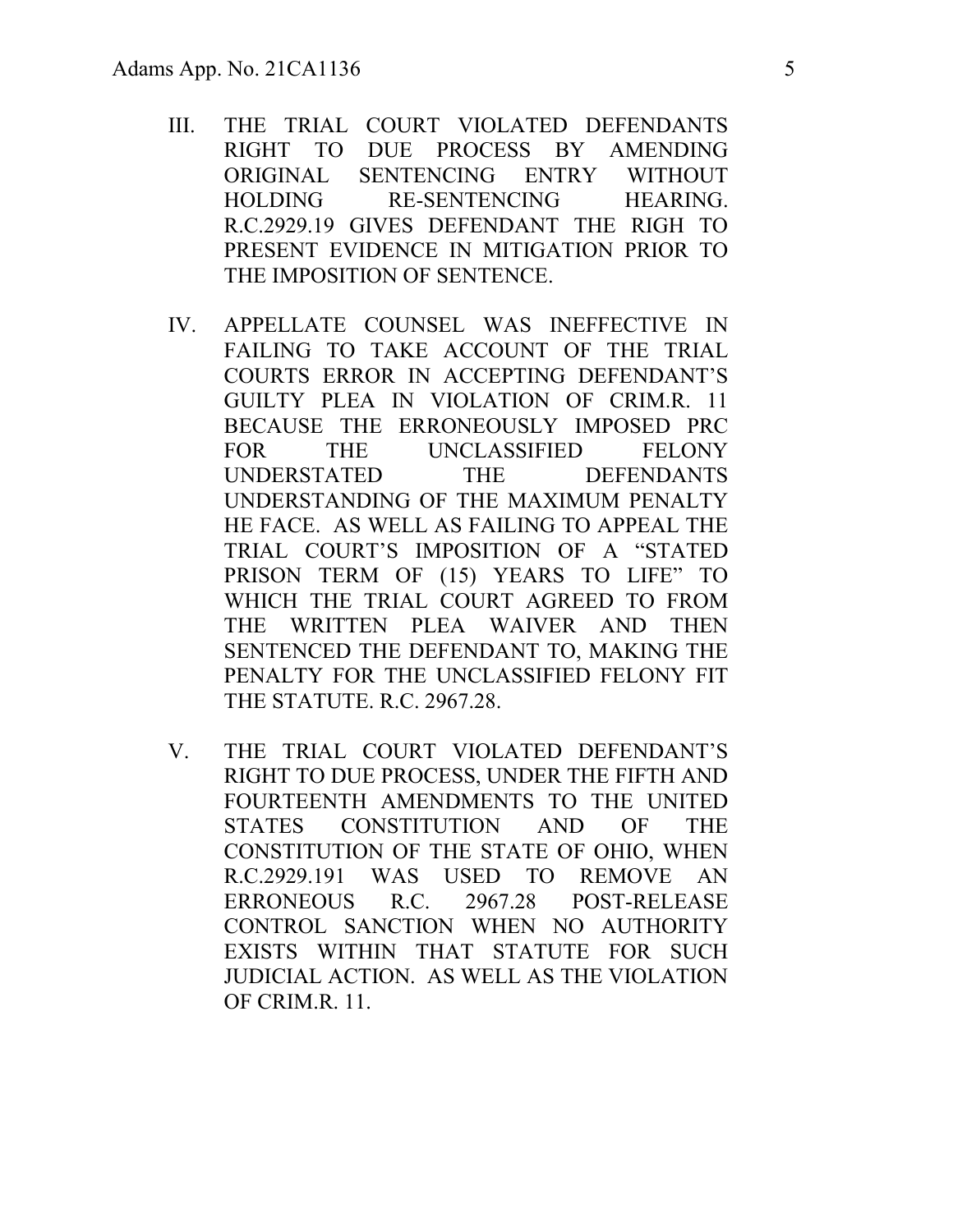#### A. STANDARD OF REVIEW

{¶9} A trial court's decision granting or denying a postconviction petition filed pursuant to R.C. 2953.21 is reviewed for an abuse of discretion and a reviewing court should not overrule the trial court's finding on a petition for postconviction relief that is supported by competent, credible evidence. *See State v. Bear,* 4th Dist. Gallia No. 20CA9, 2021-Ohio-1539*,* at ¶ 13; *State v. Bennington,* 4th Dist. Adams No. 12CA956, 2013-Ohio-3772, ¶ 8, citing *State v. Gondor,* 112 Ohio St.3d 377, 2006-Ohio-6679, 860 N.E.2d 77, ¶ 45. The term "abuse of discretion" connotes more than an error of judgment; it implies the court's attitude is unreasonable, arbitrary, or unconscionable. *Id.,* citing *State v. Adams*, 623 Ohio St.2d 151, 157, 404 N.E.2d 144 (1980).

## B. LEGAL ANALYSIS

#### 1. Characterization of Hamblin's Irregular Motion.

{¶10} In order to review the denial of Hamblin's "Motion to Vacate or Set Aside Judgment," we must first determine how to characterize the motion. *See State v. Bear, supra,* at ¶ 8; *State v. Brown,* 4th Dist. Scioto No. 16CA3770, 2017- Ohio-4063, ¶ 18. As explained in *Brown*, " " "[c]ourts may recast irregular motions into whatever category necessary to identify and establish the criteria by which the motion should be judged." " *Id.*, quoting *State v. Burkes*, 4th Dist.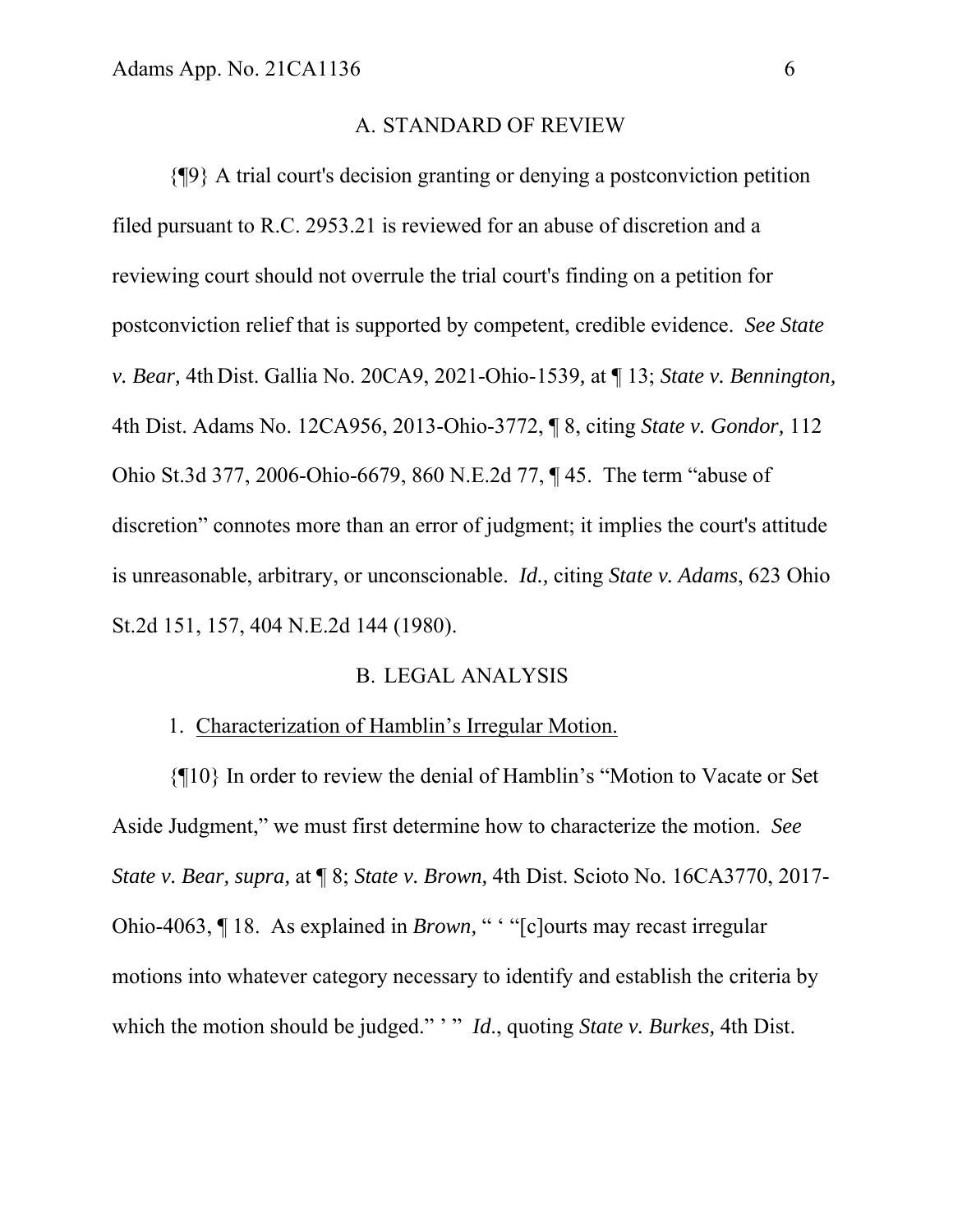Scioto No. 13CA3582, 2014-Ohio-3311, ¶ 11, in turn quoting *State v. Schlee*, 117 Ohio St.3d 153, 2008-Ohio-545, 882 N.E.2d 431, ¶ 12.

{¶11} The Supreme Court of Ohio has held as follows regarding when irregular motions may meet the definition of petitions for postconviction relief: " '[w]here a criminal defendant, subsequent to his or her direct appeal, files a motion seeking vacation or correction of his or her sentence on the basis that his or her constitutional rights have been violated, such a motion is a petition for postconviction relief as defined in R.C. 2953.21.' " *Brown* at ¶ 19, quoting *State v. Reynolds*, 79 Ohio St.3d 158, 679 N.E.2d 1131, syllabus (1997).

{¶12} Thus, an irregular motion may meet the definition of a petition for postconviction relief set forth in R.C. 2953.21(A)(1) if the motion was " $(1)$  filed subsequent to [defendant's] direct appeal, (2) claimed a denial of constitutional rights, (3) sought to render the judgment void, and (4) asked for vacation of the judgment and sentence.' " *Brown* at ¶ 19, quoting *State v. Reynolds* at 160.

{¶13} " '[P]ostconviction relief petitions are used to assert claims that there was a denial or infringement of the person's rights as to render the judgment void or voidable under the Ohio or United States Constitutions.' " *Brown* at ¶ 20, quoting *State v. Kelly,* 4th Dist. Scioto No. 14CA3637, 2014-Ohio-5840, ¶ 4. " 'It is a means to resolve constitutional claims that cannot be addressed on direct appeal because the evidence supporting the claims is not contained in the record.' "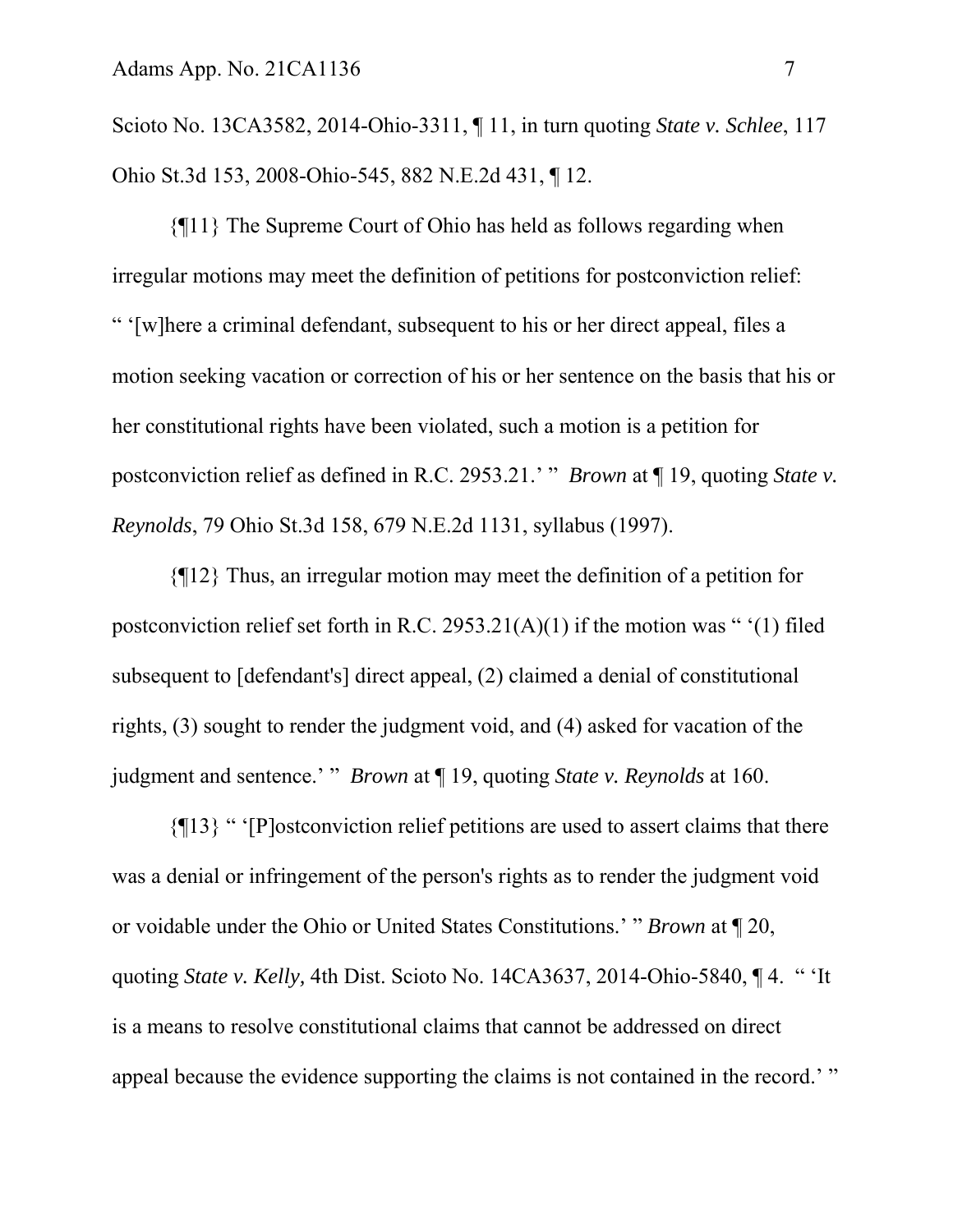*Brown* at ¶ 20, quoting *Kelly* at ¶ 5, citing *State v. Shaffer,* 4th Dist. Lawrence No. 14CA15, 2014-Ohio-4976, ¶ 9; *State v. Knauff,* 4th Dist. Adams No. 13CA976, 2014-Ohio-308, ¶ 18.

{¶14} Here, constitutional claims set forth in Hamblin's "Motion To Vacate Void Judgment" cause his motion to meet the definition of a petition for postconviction relief pursuant to R.C. 2953.21. Additionally, Hamblin sought to render the judgment void.

## 2. Timeliness

 {¶15} Initially, we note that limitations exist with respect to the filing of a postconviction relief petition*. See Bear, supra,* at ¶ 14. A petition for postconviction relief is subject to strict filing requirements. Pursuant to R.C.  $2953.21(A)(2)$ , the time for filing a petition for postconviction relief is: (1) 365 days from the date on which the trial transcript was filed in the court of appeals in the direct appeal of the judgment of conviction, or (2) 365 days after the expiration of the time for filing the notice of appeal, if no direct appeal is taken.

{¶16} If a defendant fails to file his petition within the prescribed period, the trial court may entertain the petition only if: (1) the petitioner shows either that he was unavoidably prevented from discovery of the facts upon which he must rely to present the claim for relief or that the United States Supreme Court recognized a new federal or state right that applies retroactively to him; and (2) the petitioner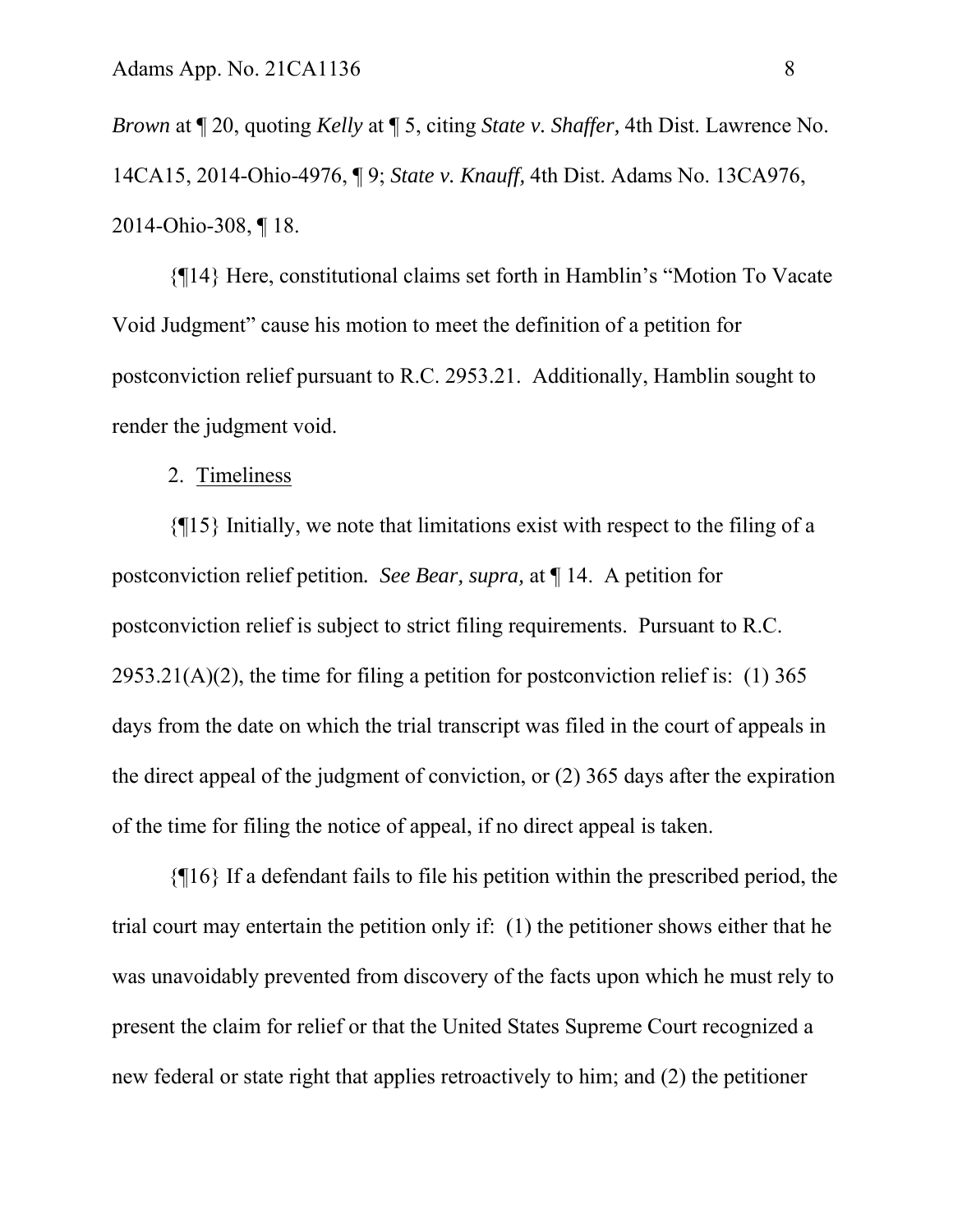shows by clear and convincing evidence that no reasonable factfinder would have found him guilty but for constitutional error at trial. *See* R.C. 2953.23(A)(1); *see also Bear, supra,* at ¶ 15; *State v. McManaway,* 4th Dist. Hocking No. 16CA8, 2016-Ohio-7470, ¶ 13-16 (trial court lacks jurisdiction to entertain an untimely petition for postconviction relief unless the untimeliness is excused by statute).

{¶17} It is obvious that Hamblin has filed an untimely petition for postconviction relief. Hamblin filed a direct appeal which we found to have merit. We rendered our decision on the direct appeal in 2006. As noted above, Hamblin had 365 days from the date on which the trial transcript was filed in the court of appeals in his direct appeal. R.C. 2953.21(A)(2)(1).Hamblin filed his petition for postconviction relief on January 31, 2020. Thus, it is obviously well beyond the time limit.

{¶18} Furthermore, Hamblin has failed to argue and establish the applicability of either exception set forth in R.C. 2953.23(A). Thus, we find that the trial court lacked jurisdiction to entertain Hamblin's motion. *Brown* at ¶ 25. However, even if the trial court had not lacked jurisdiction to entertain Hamblin's motion, we would find no merit to the issues raised in each assignment of error.

3. Assignments of Error 1,2, 3, and 5 are Barred by Res Judicata.

{¶19} In addition to dismissing a petition as being untimely, a trial court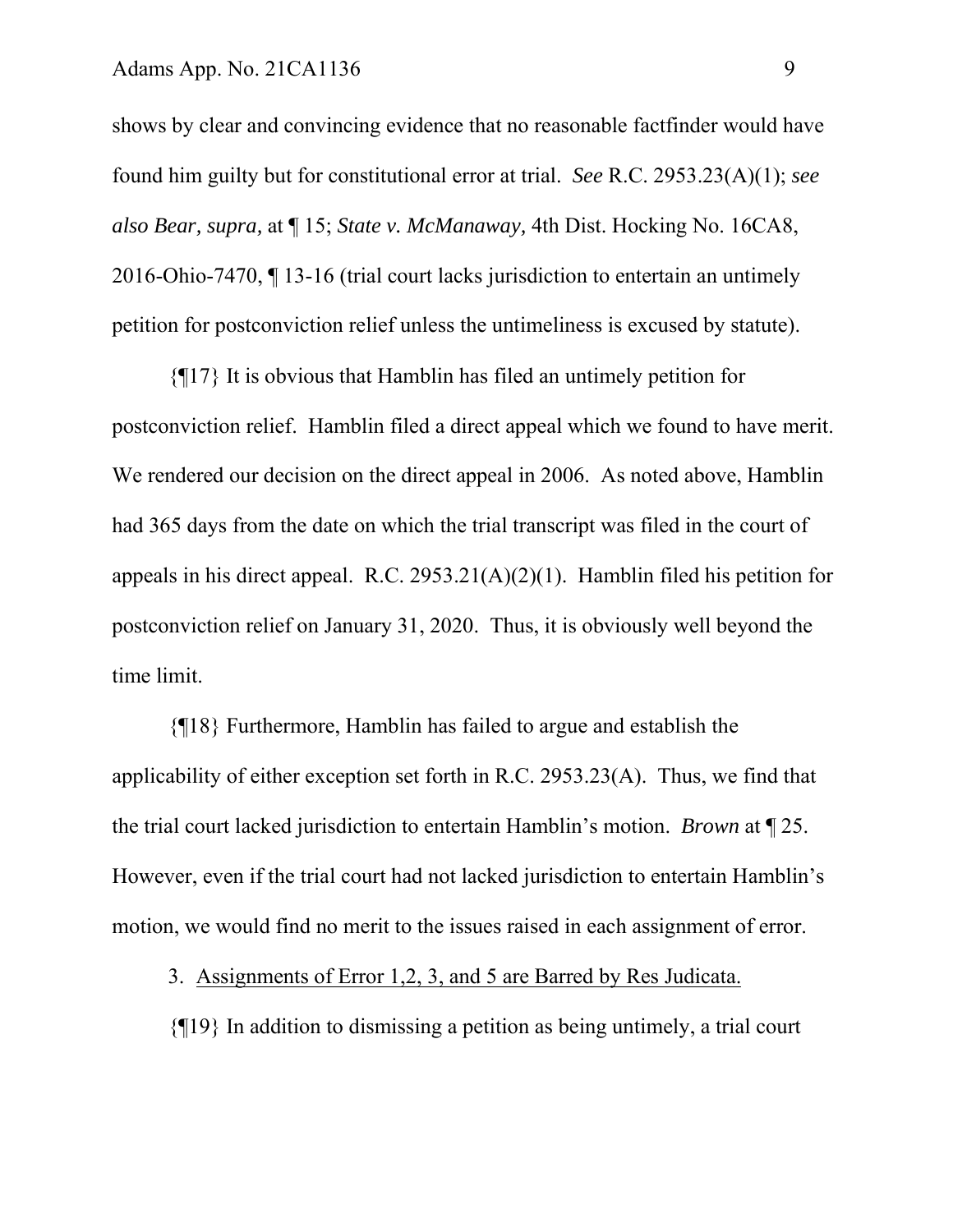may also dismiss a petition when the claims are barred by the doctrine of res judicata. *See Bear, supra,* at ¶ 16; *State v. Boler,* 4th Dist. Athens No. 18CA2, 2018-Ohio-3722, ¶ 19, citing *State v. Szefcyk,* 77 Ohio St.3d 93, 671 N.E.2d 233, syllabus (1996). The doctrine of res judicata is applicable in all postconviction relief proceedings and provides that: "a final judgment of conviction bars a convicted defendant who was represented by counsel from raising and litigating in any proceeding, except an appeal from that judgment, any defense or any claimed lack of due process that was raised or could have been raised by the defendant at the trial, which resulted in that judgment of conviction, or on an appeal from that judgment." *Bear, supra; Boler* at ¶ 19, quoting *Szefcyk* at 95.

 {¶20} Hamblin asserts the trial court's judgment denying his motion to vacate is void. The determination of whether a judgment is void is a question of law. *See State v. Cave*, 4th Dist. Scioto No. 20CA3921, at ¶ 5; *State v. J.M.,* 148 Ohio St.3d 113, 2016-Ohio-2803, 69 N.E.3d 642, ¶ 9, citing *Ceccarelli v. Levin,* 127 Ohio St.3d 231, 2010-Ohio-5681, 938 N.E.2d 342, ¶ 8; *State v. McNamara,*  4th Dist. Pickaway No. 17CA13, 2018-Ohio-2880 at ¶ 4; *Blaine v. Blaine,* 4th Dist. Jackson No. 10CA15, 2011-Ohio-1654.

{¶21} In *State v. Harper,* 160 Ohio St.3d 480, 2020-Ohio-2913, 159 N.E.3d 248, the Supreme Court of Ohio recently "realign[ed]" its void-sentence jurisprudence and returned to "the traditional understanding of what constitutes a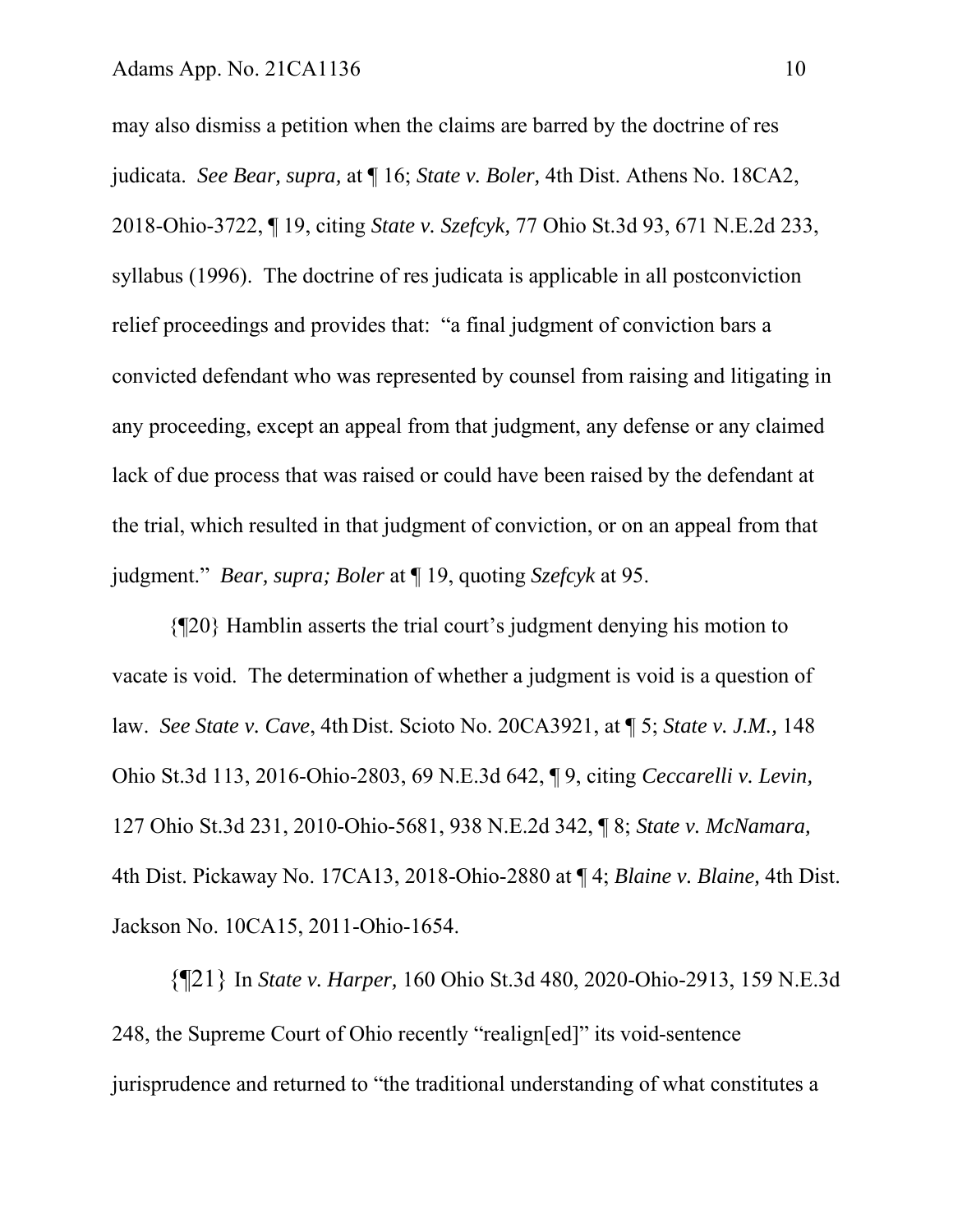void judgment." *Id*. at ¶ 4. The court stated that "[a] sentence is void when a sentencing court lacks jurisdiction over the subject matter of the case or personal jurisdiction over the accused." *Id*. at ¶ 42. When a sentencing court has jurisdiction to act, sentencing errors render the sentence "voidable, not void, and [the sentence] is not subject to collateral attack." *Id*. at ¶ 5. "[I]f a judgment is voidable, the doctrine of res judicata bars a party from raising and litigating in any proceeding, except a direct appeal, claims that could have been raised in the trial court." *State v. Henderson,* 161 Ohio St.3d 285, 2020-Ohio-4784, ¶ 19, 162 N.E.3d 776, citing *State v. Perry,* 10 Ohio St.2d 175, 226 N.E.2d 104 (1967), paragraph nine of the syllabus. *See generally, Cave, supra,* at ¶¶ 9-12; *State ex rel. Davis v. Turner*, 164 Ohio St. 3d 395, 2021-Ohio-1771, 172 N.E.3d 1026, at ¶ 10; *State v. Rogers,* 8th Dist. Cuyahoga No. 109805, 2021-Ohio-2262, at ¶¶ 12-16; State v. Little, 9th Dist. Lorain No. 20CA011662, 2021-Ohio-1446, at ¶¶ 10-11; *State v. Robinson*, 10th Dist. Franklin No. 20AP-562, 2021-Ohio-2572, at  $\P\P$ 9-11; *State v. Gross,* 11th Dist. Lake No. 2021-L-042, 2021-Ohio-3289, at ¶¶ 21-24.

{¶23} In the present case, the trial court had subject-matter jurisdiction over Hamblin's case and personal jurisdiction over Hamblin. *See Harper* at ¶ 25, quoting *Smith v. Sheldon,* 157 Ohio St.3d 1, 2019-Ohio-1677, ¶ 8, 131 N.E.3d 1 (stating that " 'a common pleas court has subject-matter jurisdiction over felony cases' "); *Henderson* at ¶ 36, citing *Tari v. State,* 117 Ohio St. 481, 490, 159 N.E.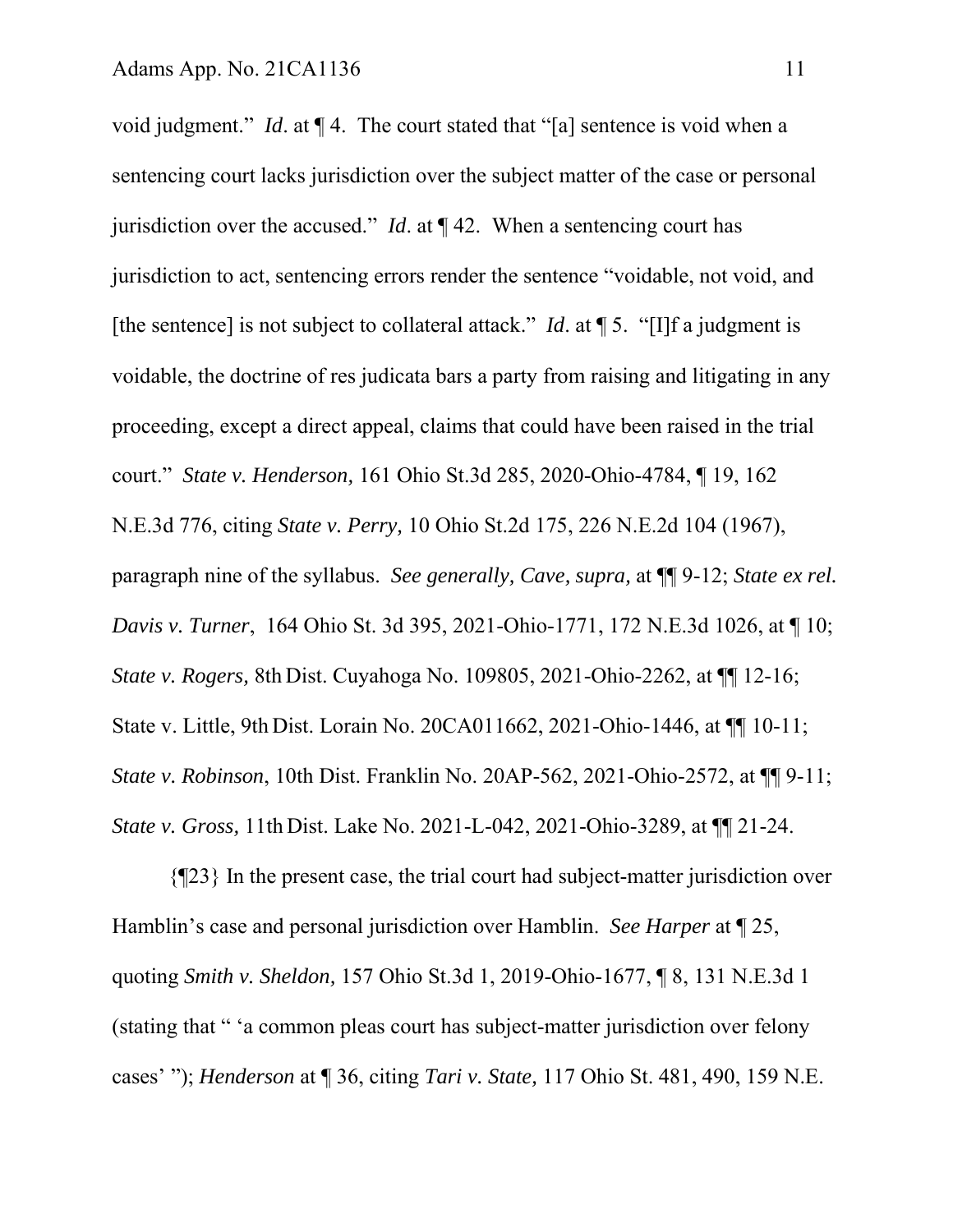594 (1927) (noting that "[i]n a criminal matter, the court acquires jurisdiction over a person by lawfully issued process, followed by the arrest and arraignment of the accused and his plea to the charge"). As such, any error in the exercise of the trial court's jurisdiction rendered appellant's sentence voidable, not void. *State v. Thompson,* 10th Dist. No. 19AP-359, 2020-Ohio-6756, ¶ 12.

{¶24} The procedural facts in Hamblin's case are similar to those presented in *Little, supra.* Little was convicted of aggravated murder and additional offenses in 2009. Little filed various appeals. In July 2020, Little filed a pro se "Motion to Correct Void Sentence; Failure to Properly Impose Post-Release Control Pursuant to R.C. 2929.191" with the trial court. The trial court denied the motion. The court explained that while the initial advisal was improper in 2009, the mistake had been corrected at a 2010 resentencing hearing. The court also filed a nunc pro tunc journal entry to record the correction of the judgment of conviction, in accordance with R.C. 2929.191.

{¶25} In Little's appeal from the trial court's denying his motion to correct a void sentence, Little argued that the trial court failed to track the statutory language set forth in R.C. 2967.28 to properly impose PRC. He also argued that the trial court's entry did not comply with Crim.R. 32(C). As here, the appellate court found Appellant's irregular motion to be an untimely petition for postconviction relief. Furthermore, his claim that his sentence was void did not change the result.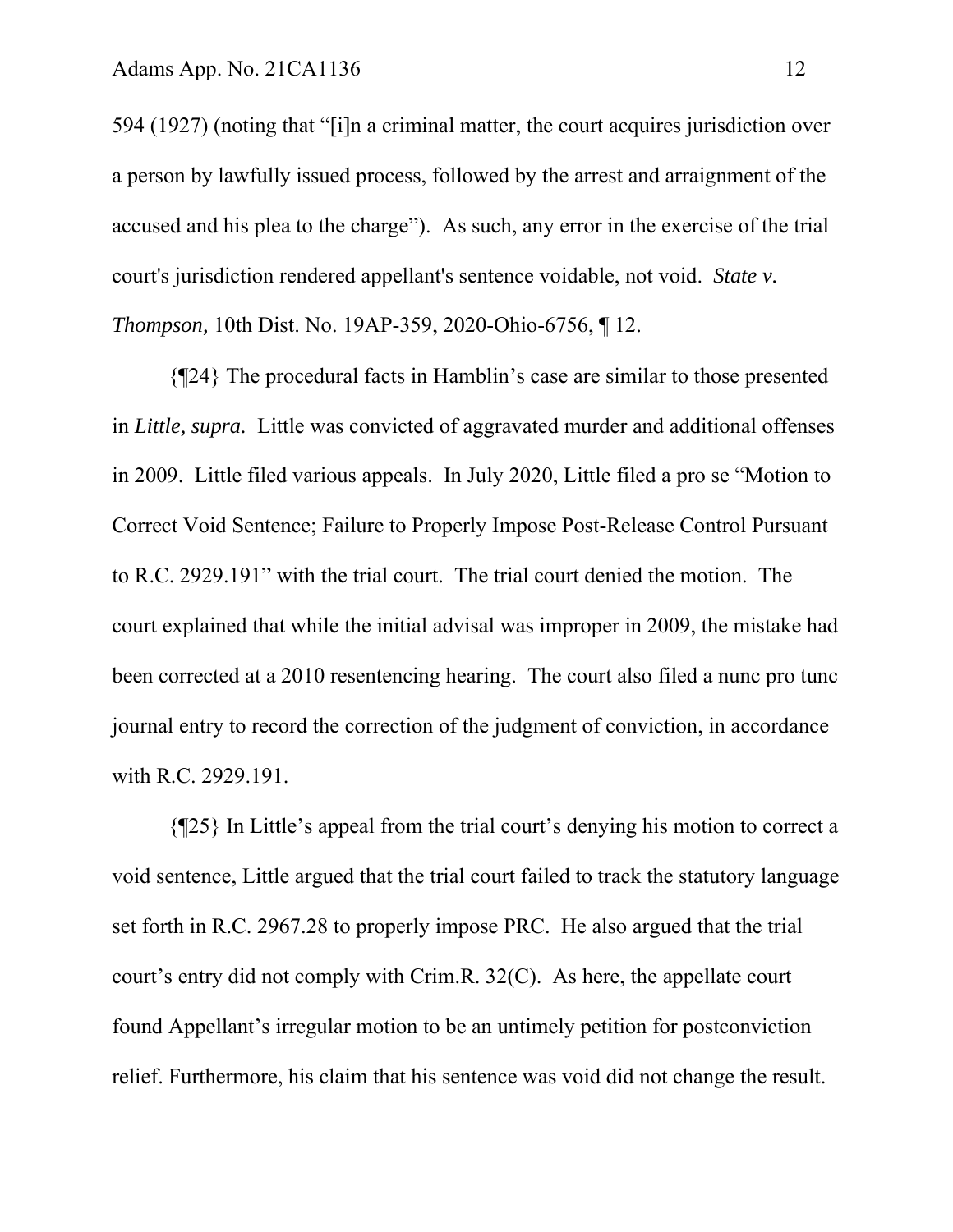The appellate court characterized his argument as asserting his sentence was voidable, not void.

{¶26} Importantly, the appellate court found that assuming for argument that the trial court had authority to entertain Little's petition, his claims would be barred by the doctrine of res judicata because Little's argument that the trial court failed to properly impose PRC should have been made in his direct appeal. Consequently, it was subject to res judicata. *Little, supra*, at ¶ 11; *Harper, supra*, at ¶ 43.

{¶27} Based on the foregoing, in addition to Hamblin's motion being barred from consideration as untimely, the arguments made in Assignments of Error 1, 2, 3 and 5 are also barred by res judicata.

## 4. Assignment of Error 4 is Improperly Presented Herein.

 {¶28} Finally, Hamblin also argues that his appellate counsel was ineffective for failing to notice that the trial court erred in accepting his guilty pleas in violation of Crim.R. 11, and by failing to raise this argument in the direct appeal. We previously considered similar arguments in *State v. Hamilton,* 4th Dist. Hocking No. 05CA4, 2005-Ohio-5450. There, we found that the trial court's misstatements regarding parole eligibility and PRC did not render the defendant's guilty plea invalid. We also found the defendant was not denied the effective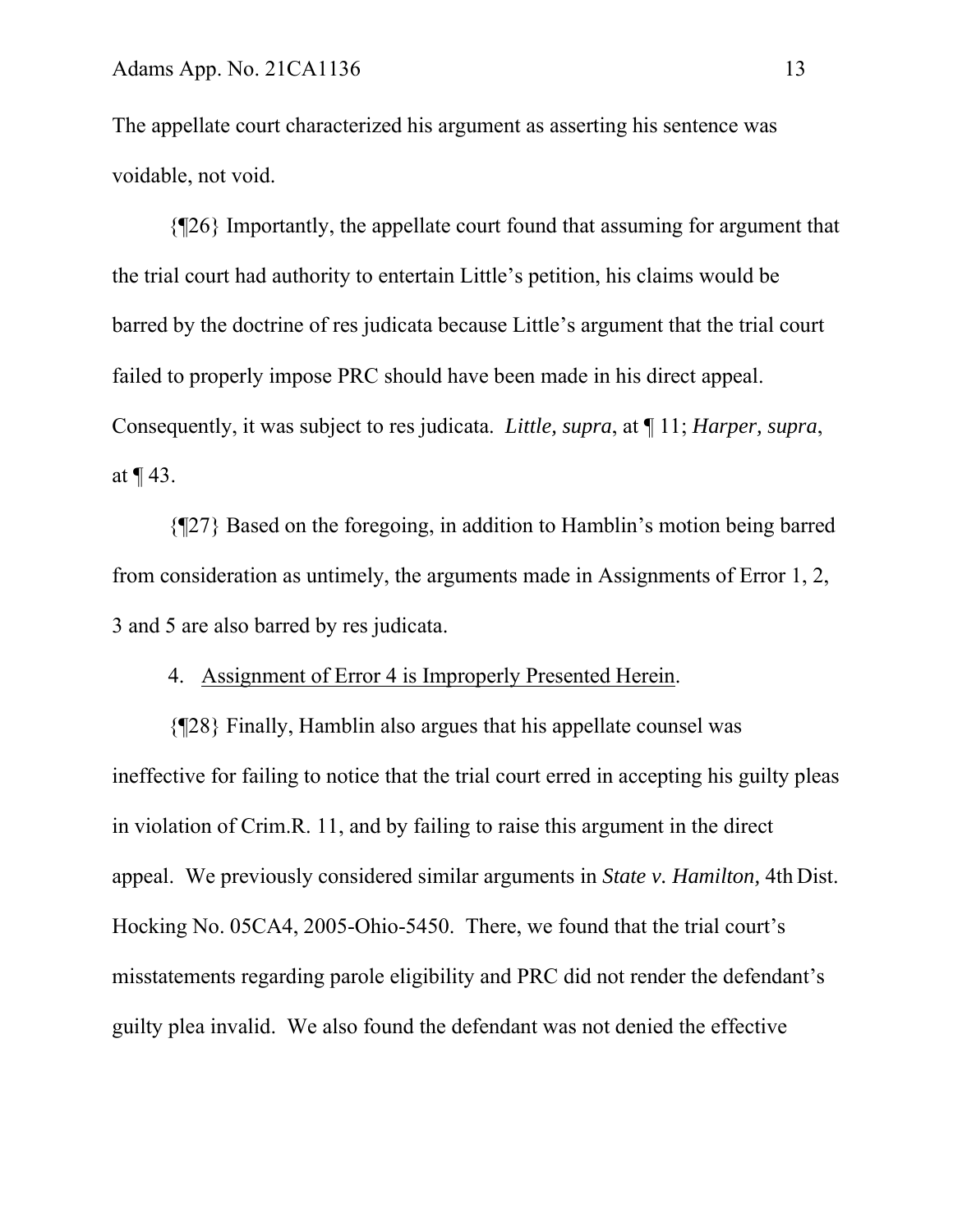assistance of counsel where defendant failed to demonstrate that he would not have pled guilty if counsel had objected to the court's misstatements.

 {¶29} However, we need not consider Hamblin's argument that his appellate counsel should have appealed the trial court's decision to impose PRC for the unclassified felony at the time of the direct appeal because it is not properly before us in the context of the appeal of a denial of a postconviction motion. The proper vehicle to raise the issue of ineffective assistance of appellate counsel is through an application to reopen the appeal made pursuant to App.R. 26(B). *See State v. Casey,* 2018-Ohio-2084, 113 N.E.3d 959, at ¶ 45 (12th Dist.); *State v. Teets,* 4th Dist. Pickaway No. 15CA31, 2016-Ohio-7274, at ¶ 16. Therefore, we decline to consider Appellant's fourth assignment of error.

## 5. Conclusion.

{¶30} For the reasons set forth above, Hamblin's arguments fail. Having found that his constitutional claims were brought as part of an untimely filed petition for postconviction relief, they are time-barred and further barred by the doctrine of res judicata. As such, the trial court lacked jurisdiction to consider these claims. Rather than denying these claims, the trial court should have dismissed them. Therefore, under the authority of App.R.  $12(A)(1)(a)$ , the judgment of the trial court is modified to reflect dismissal of Hamblin's constitutional claims. The rest of the trial court's judgment shall remain intact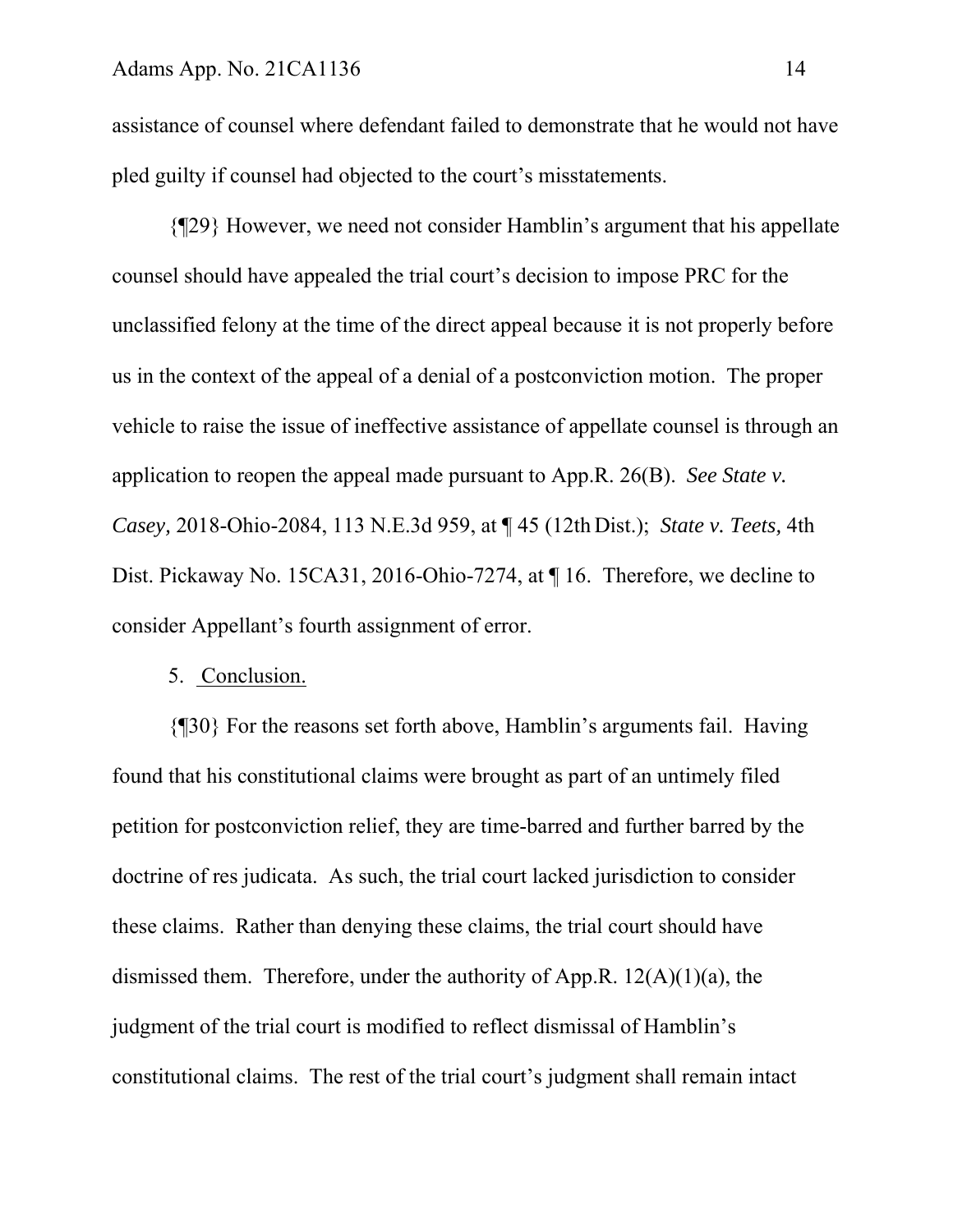with respect to the non-constitutional claims which we have determined to be barred by res judicata. Accordingly, we affirm the judgment of the trial court with the modification. *See Bear, supra,* at ¶ 41.

# **JUDGMENT AFFIRMED AS MODIFIED.**